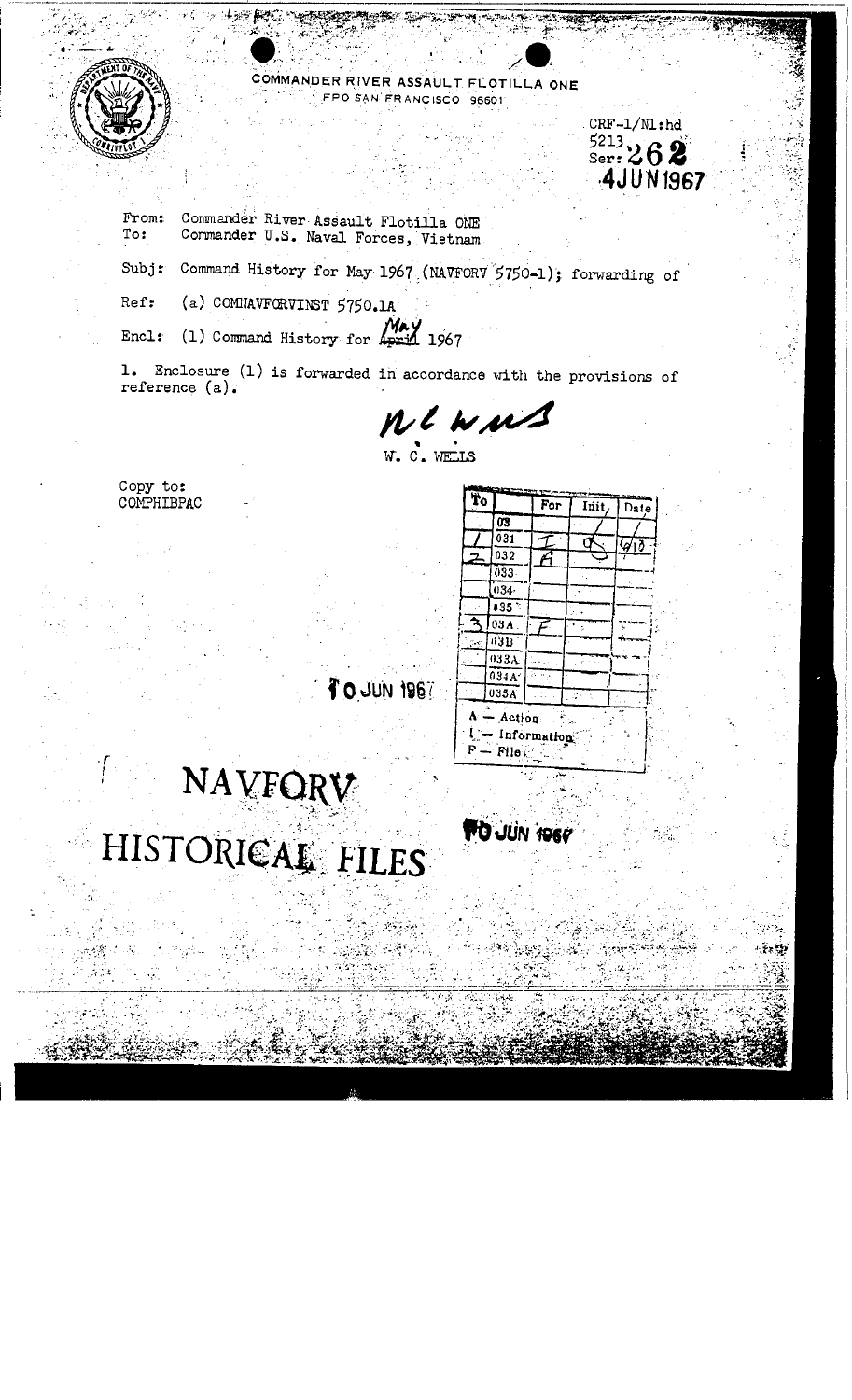## COMRIVFLOT ONE/COMRIVSUPPRON SEVEN

 $\hat{\mathcal{L}}_{\text{max}}$  and

AN TA

海兰 增产量法

A REAL

Andrew.

## COMMAND HISTORY - MAY 1967

On 2 May, the USS COLLETON (APB-36) arrived at Vung Tau. On 5-7 May. RIVRON 11 Staff RIVDIV 112 and units of the 4/47th Infantry, embarked in the COLLETON.

With arrival of COLLETON, a minor odyssey in naval annals came to pass. BENEWAH and COLLETON departed Norfolk, Va. USA, and sailed halfway around the world = each with a sustained speed of between ten and eleven knots - each with an untried crew and an untested ship - each proceeding to an uncertain future about which they had little knowledge. Suffice to say many dire predictions were made concerning their lonely passage. Happy to say BENEWAH arrived ready for whatever lies ahead some six days ahead of the most optimistic predicted arrival - COLLETON likewise ready arrived some ten days ahead.

The advent of the Southwest Monsoon has resulted in rapid deterioration of Vung Tau harbor water surface conditions in late afternoon. On the several nights riverine assault craft were sortied from alongside ships to proceed to sheltered anchorage at Cat Lo. USS SNOHOMISH COUNTY (IST-1126) arrived Vung Tau on 1 May and will perform duties as first MRF resupply ship.

The need for an administrative detachment staff ashore, both as a personnel processing center and to provide much needed storage space has become increasingly apparent. The entire personnel section of the Flotilla will be moved ashore at Dong Tam, RVN. This will free much needed office space aboard BENEWAH, and permit the setting up of a central personnel processing area for the handling of all personnel. It has been requested that four quonset huts be made available to be used as office space and as a stowage area for personaly gear which cannot be stowed aboard BENEWAH or COILETON. All receipts and transfers of personnel will be effected at this location, and it will function as a funneling point for R&R departures of personnel assigned to CTF=117 units. May be a

**The Search Search Content of the Search Search** The Naval Research and Development Unit, Viet Nam provided CONRIVFLOT  $\overline{OME}$ , with  $5$  experimental, buoyant flak, jackets for evaulation. A  $\overline{A}$ buoyancy test was performed by one of the RIVFLOT ONE officers only 12 May. He was dressed in full combat gear including the field shoes. The bouyant qualities were excellent. Afloat ten minutes in the ... water, he could not pull himself under the water with the jacket on. A test of the regular flak vest and the CO2 type life jacket was also conducted: Sufficient positive buoyancy for a fair swimmer was obtained by the discharge of one CO cartridge. With two cartridges even the poorest of swimmers should have little difficulty remaining afloat. The five buoyant flak jackets have been turned over to a.s. boat crew for evaulation. After a period of operations they will be  ${\tt interyilewed, and\ their}$  comments on the suitability of the jacket will be forwarded to Chief, Naval Research and Development, Vietnam, 2008 35 - 13 52 Y ం వారు చూస్తున్నారు.<br>ప్రాంతం వారు వారు వారు వారు. 2. 不要要做的 2. 2.

**XEnclosuren (1)**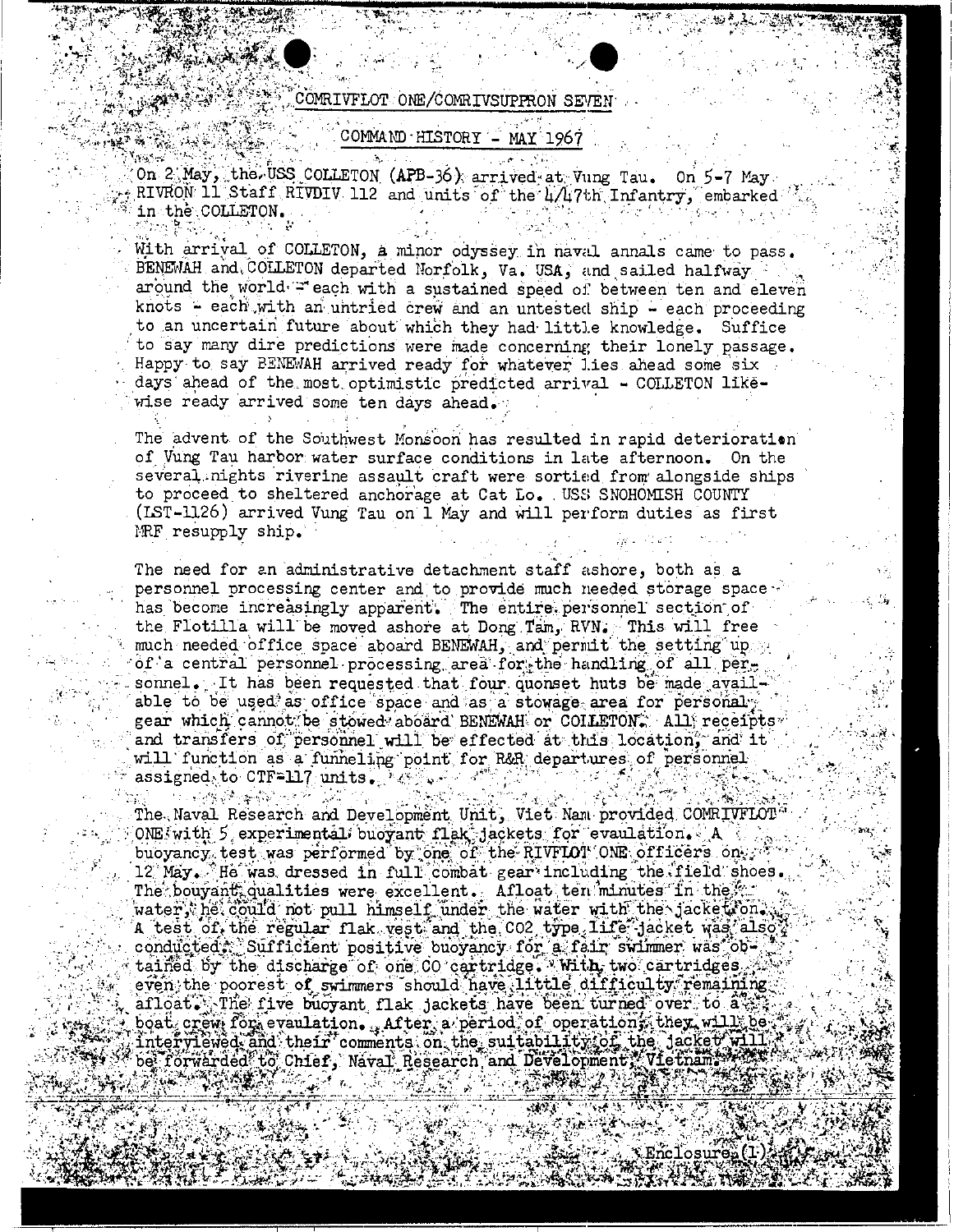During May, River Assault Flotilla ONE was visited by camera teams from NBC and CBS. Both networks covered the concept and general operations of the Flotilla at Vung Tau and their support of the embarked Army units. Both networks also went out on ATC's and were put ashore in the Rung Sat Special Zone on a large operation with the Army. NBC came back to cover the return of the troops to the Mobile Riverine Base and also interviewed CTF-117. SECNAV Guest Artist Larry Zabel spent four days with TF-117, two of which he spent aboard an ATC on patrol. Raymond Burr and an NBC camera team visited RIVRON NINE units at Dong Tam and filmed an operation for use on an NBC Vietnam special.

Concern over the YRBM-17 to perform effectively still exists. During the 10 May conference at NAVFORV it was determined that it would not be possible for YRBM-17 to overhaul the engines of all boats cycling through Dong Tam for overhaul. This resulted in the decision to preposition additional engines at Dong Tam, have the YRBM-17 conduct engine changes and move the replaced engines to ASKARI for overhaul. COMNAVFORV will attempt to augment the capabilities of YRBM-17 in order to support the mission assigned.

After about four months of constant operations our boat crews ran into their first real test on 15 May in a multi-battalion operation west of Dong Tam-both performed in the highest traditions of the U. S. Navy. The morale of our crews is as high as can be imagined. Details were submitted to COMNAVFORV by CTE 117, 2113002 May 67.

On 20 May, COMRIVFLOT ONE gave ADM U.S.G. SHARP; USN, CINCPAC, an update priefing on the Riverine Assault. Force at COMNAVFORV Headquarters. Topics covered were present status of arrival in-country of ships and craft, future plans and highlights of several recent operations.

A test of the feasibility of employing a 4.2 inch mortan aboard and  $\rm ATC$  was conducted by the heavy weapons platoon of the 3/47th Infantry Battalion and was supervised by the Fire Support Coordinator of the 3/47th. During the test, the ATC was begched with steadying lines. out to port and starboard from the stern to the beach. The ramp was down and the awning removed. As a base for the mortar, four rows of sandbags were placed forward in the well deck of the ATC with backing support to hold the sandbags in position. The mortan was centered on the sandbags and secured by the use of additional sandbags. Twenty rounds were fired conducting three call: fire missions. During the analysis of the conducting the conducting of short plans. 25 meters: No structural deformation of the ATC was noted. The results of the test were considered to be excellent.

Plastic turnent covers on LCM conversions do not stand up to the tropical heat. The covers become concave and thus of reduced value as w grenade trap protection. A wire stiffening is being developed to wave grenaus werk in in Flixe but future covers should be made from stronger  $32.32.8$